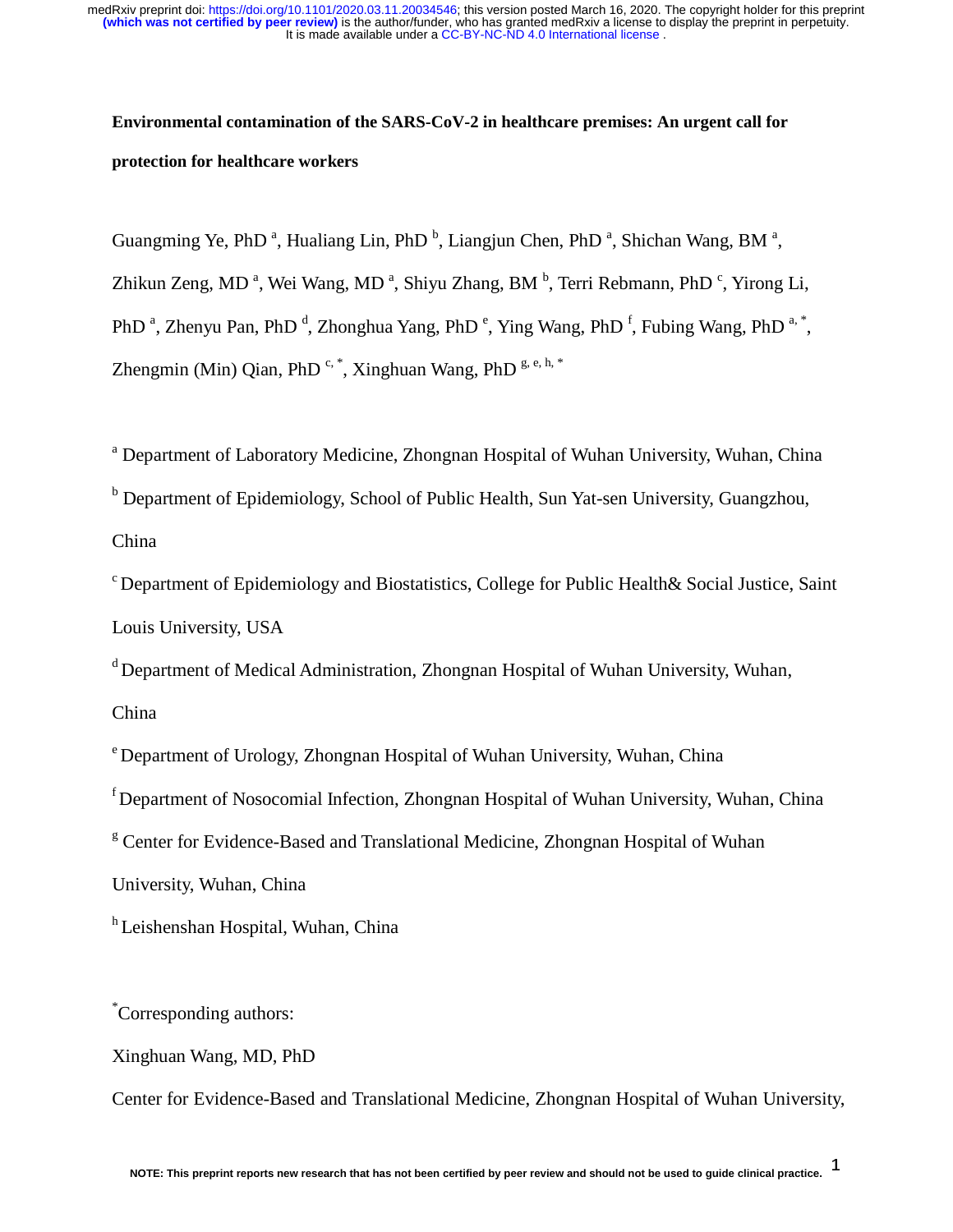Wuhan, China;

Department of Urology, Zhongnan Hospital of Wuhan University, Wuhan, China;

Leishenshan Hospital, Wuhan, China

Email: wangxinghuan@whu.edu.cn

Telephone number: 86-027-67813096

Postal address: Donghu Road, No. 169, Wuhan, Hubei Province, China, 430071

Zhengmin (Min) Qian, MD, PhD

Department of Epidemiology and Biostatistics, College for Public Health & Social Justice, Saint

Louis University

Email: zhengmin.qian@slu.edu

Telephone number: 001-314-9778158

Postal address: 3545 Lafayette Avenue, Saint Louis, MO 63104, USA

Fubing Wang, MD, PhD

Department of Laboratory Medicine, Zhongnan Hospital of Wuhan University, Wuhan, China

Email: wfb20042002@sina.com

Telephone number: 86-027-67813298

Postal address: Donghu Road, No. 169, Wuhan, Hubei Province, China, 430071

Manuscript word count: 2240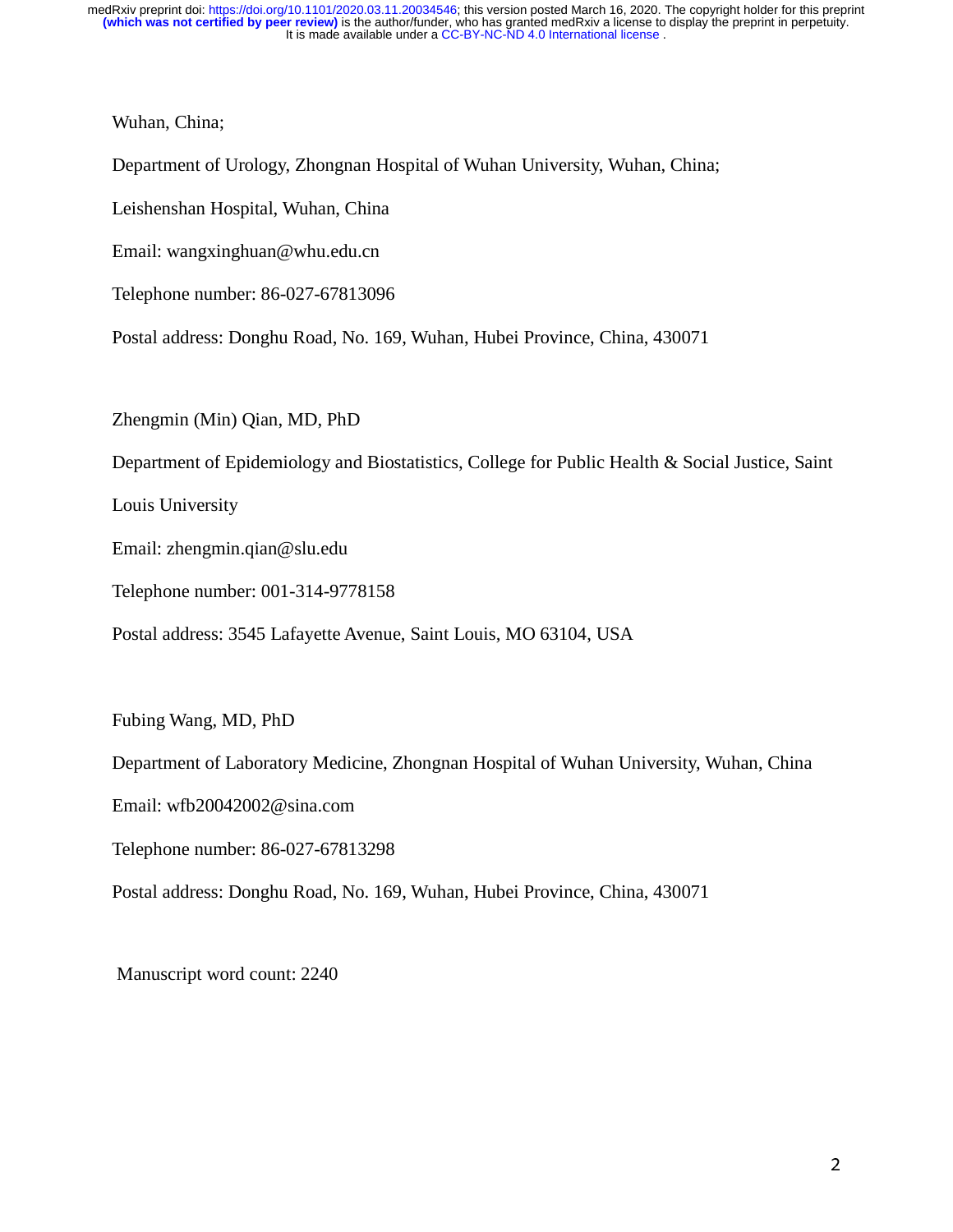# **Key Points**

**Question** What was the hospital setting contamination status, the most contaminated objects and PPE of SARS-CoV-2 during the outbreak of COVID-19 in Wuhan, China?

**Findings** The most contaminated zones were the intensive care unit for novel coronavirus pneumonia (NCP) (31.9%), Obstetric Isolation Ward specialized for pregnant women with NCP (28.1%), and Isolation Ward for NCP (19.6%). The most contaminated objects and PPE are self-service printers (20.0%), hand sanitizer dispensers (20.3%), and gloves (15.4%).

**Meaning** The findings may have important implications for modifying and developing urgently needed policy to better protect healthcare workers during this ongoing pandemic of SARS-CoV-2.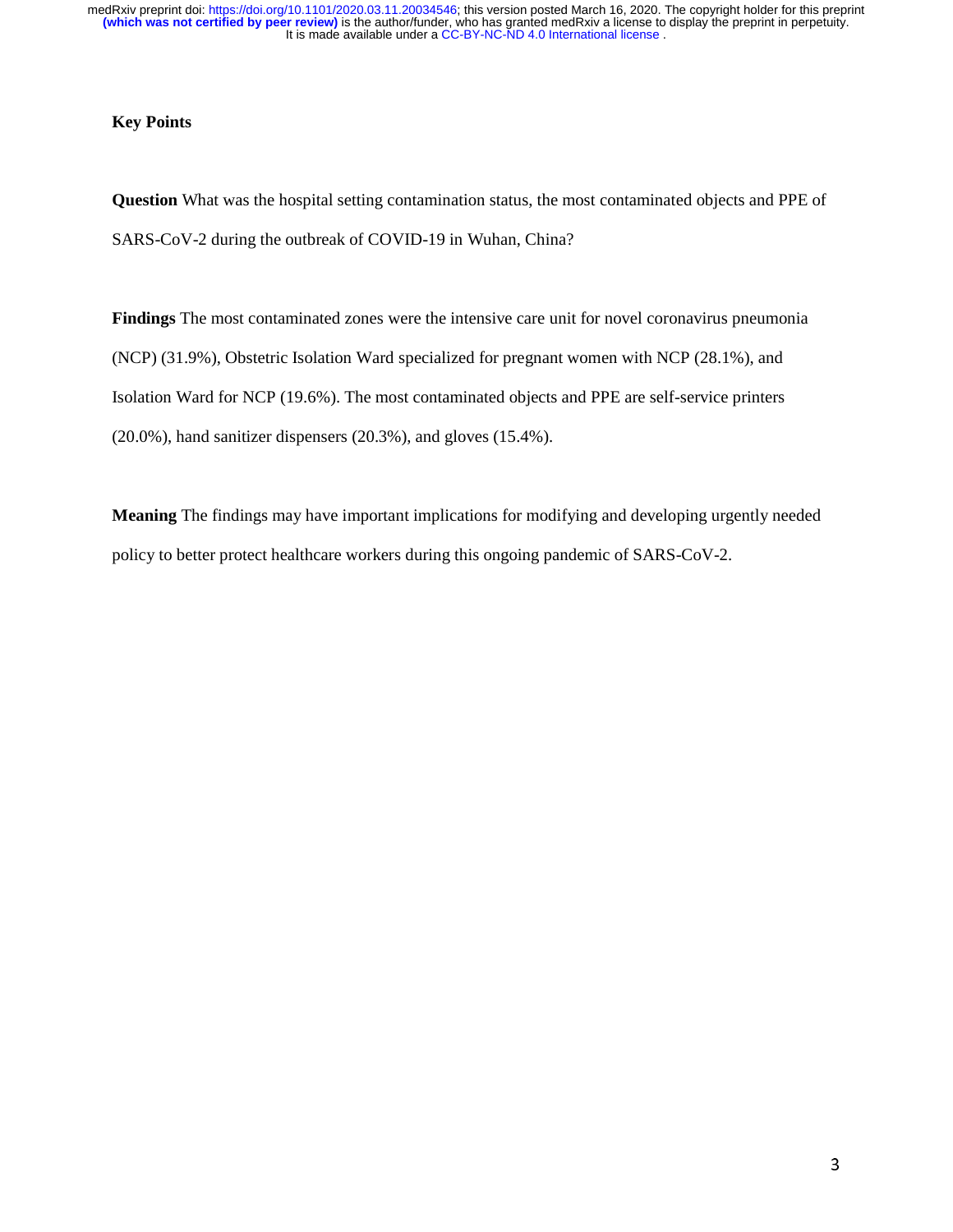#### **Abstract**

#### **Importance**

A large number of healthcare workers (HCWs) were infected by SARS-CoV-2 during the ongoing outbreak of COVID-19 in Wuhan, China. Hospitals are significant epicenters for the human-to-human transmission of the SARS-CoV-2 for HCWs, patients, and visitors. No data has been reported on the details of hospital environmental contamination status in the epicenter of Wuhan.

## **Objective**

To investigate the extent to which SARS-CoV-2 contaminates healthcare settings, including to identify function zones of the hospital with the highest contamination levels and to identify the most contaminated objects, and personal protection equipment (PPE) in Wuhan, China.

## **Design**

A field investigation was conducted to collect the surface swabs in various environments in the hospital and a laboratory experiment was conducted to examine the presence of the SARS-CoV-2 RNA.

# **Setting**

Six hundred twenty-six surface samples were collected within the Zhongnan Medical Center in Wuhan, China in the mist of the COVID-19 outbreak between February 7 - February 27, 2020.

#### **Participants**

Dacron swabs were aseptically collected from the surfaces of 13 hospital function zones, five major objects, and three major personal protection equipment (PPE). The SARS-CoV-2 RNAs were detected by reverse transcription-PCR (RT-PCR).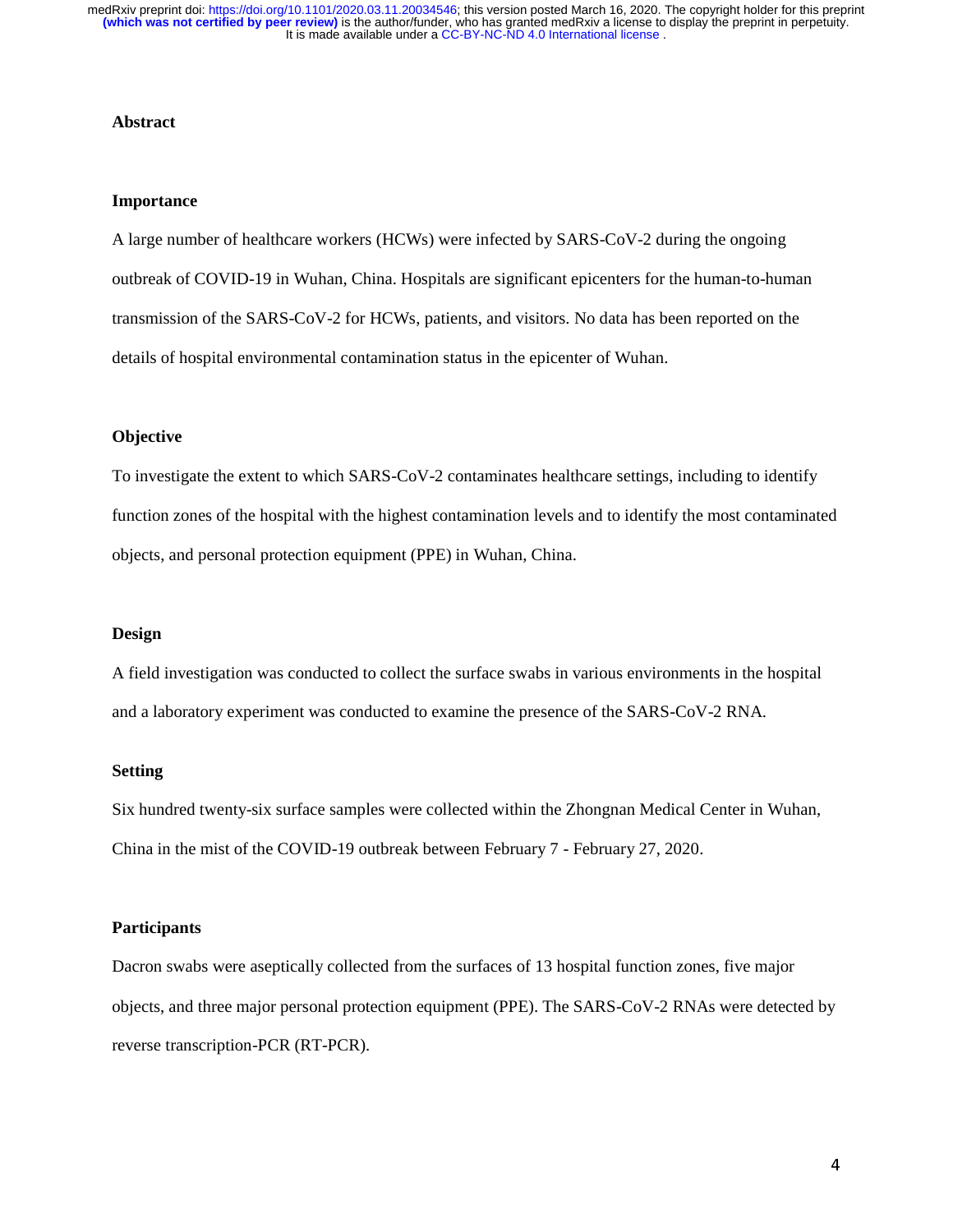# **Main Outcomes and Measures**

SARS-CoV-2 RNAs

# **Results**

The most contaminated zones were the intensive care unit specialized for taking care of novel coronavirus pneumonia (NCP) (31.9%), Obstetric Isolation Ward specialized for pregnant women with NCP (28.1%), and Isolation Ward for NCP (19.6%). We classified the 13 zones into four contamination levels. The most contaminated objects are self-service printers (20.0%), desktop/keyboard (16.8%), and doorknob (16.0%). Both hand sanitizer dispensers (20.3%) and gloves (15.4%) were most contaminated PPE.

## **Conclusions and Relevance**

Many surfaces were contaminated with SARS-CoV-2 across the hospital in various patient care areas, commonly used objects, medical equipment, and PPE. The 13 hospital function zones were classified into four contamination levels. These findings emphasize the urgent need to ensure adequate environmental cleaning, strengthen infection prevention training, and improve infection prevention precautions among HCWs during the outbreak of COVID-19. The findings may have important implications for modifying and developing urgently needed policy to better protect healthcare workers during this ongoing pandemic of SARS-CoV-2.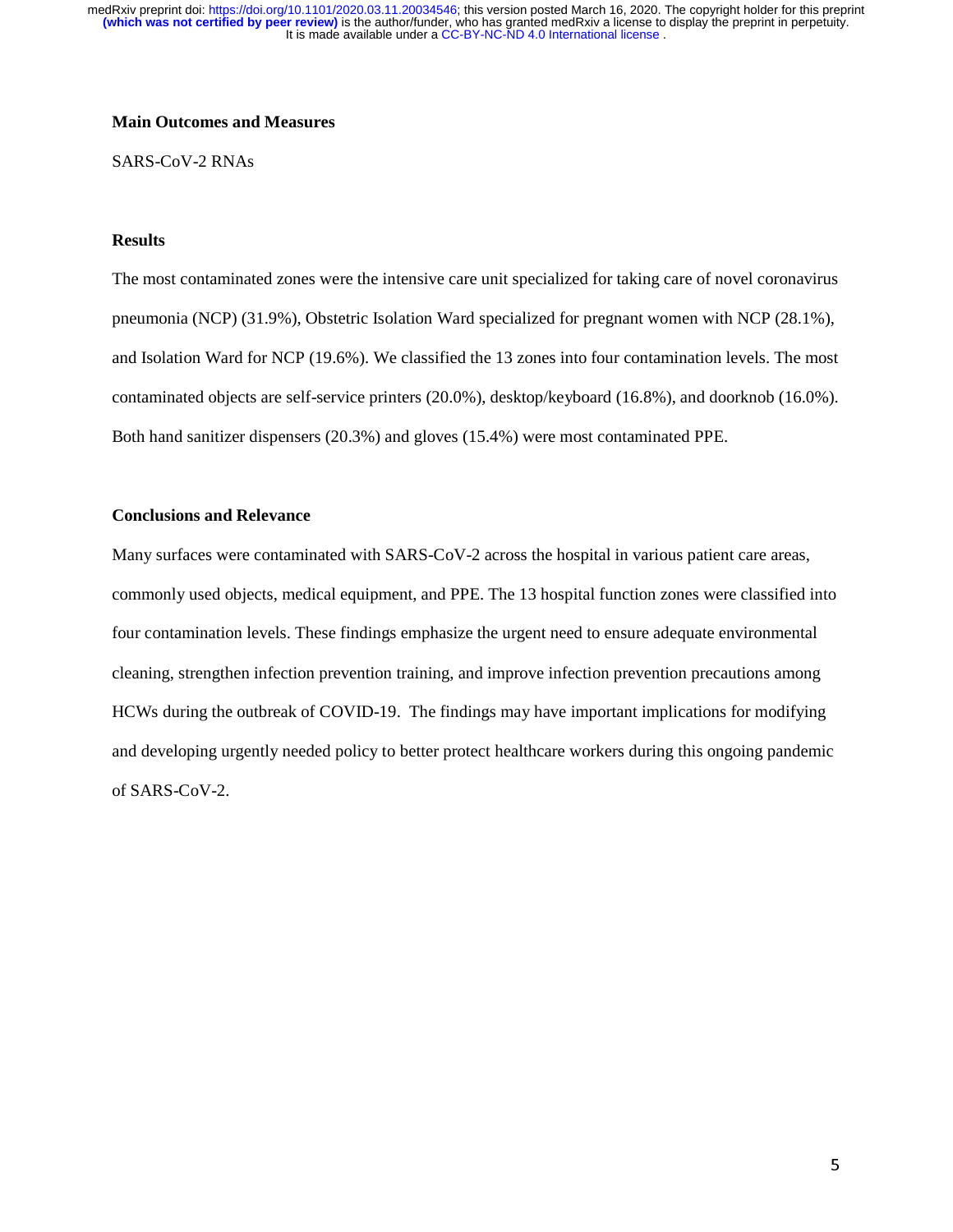## **Introduction**

An outbreak of COVID-19 began in Wuhan, China in early December 2019 and is ongoing. There have been 80,955 confirmed COVID-19 cases, and 3,162 deaths in China as of March 11, 2020.<sup>1</sup> Early on during the COVID-19 outbreak, healthcare workers (HCW) were found to beat high risk of developing COVID-19, even when infection prevention measures were in place, including usage of personal protective equipment (PPE: eye protection/face shield, respiratory protection, isolation gowns, and gloves), hand hygiene, and patient placement in negative-pressure isolation rooms. Thus far, 1,688 HCWs have become infected with SARS-CoV-2 in China, including 1,080 HCW cases in Wuhan where the outbreak started.<sup>2,3</sup> However, the World Health Organization (WHO) indicates that many of the newer cases of HCW infection have stemmed from household exposures.<sup>4</sup>

The COVID-19 outbreak caused a sudden, significant increase in hospital visits from infected and suspected individuals over the course of two months.<sup>5,6</sup> The large patient surge overwhelmed hospitals, despite continuous efforts to expand hospital capacity. Hospital waiting times were extended, which increased the time before infected individuals were identified and placed into isolation.

It is believed that the primary transmission mode of COVID-19 is through large respiratory droplets and close contact, although there is limited data that indicates that it may also spread through indirect contact with contaminated environments and aerosols.<sup>4</sup> Only one study has examined possible environmental contamination of SARS-CoV-2 in a hospital outside of the epicenter of Wuhan and it consisted of a small sample size.<sup>7</sup> Characterizing hospital contamination of SARS-CoV-2 is critical because hospitals have experienced massive patient surges during the outbreak and environmental contamination may contribute to disease spread.<sup>8</sup> Data regarding the hospital function zones with highest levels of contamination can inform hospital cleaning and disinfection protocols to reduce the risk of healthcare-associated disease. The purposes of this study were to: (1) determine the extent to which the hospital environment becomes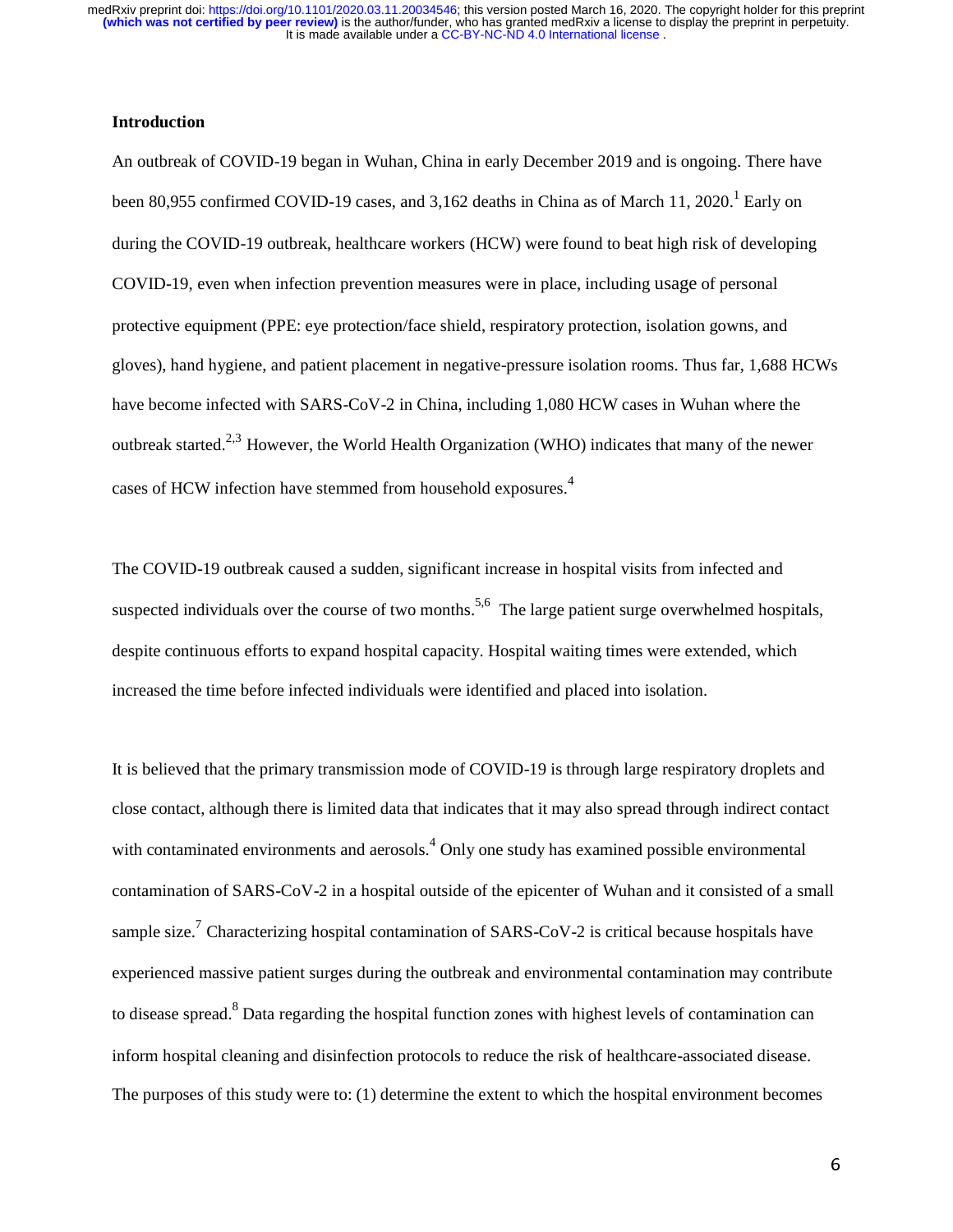contaminated during outbreaks of COVID-19, (2)identify the highest areas of contamination within hospitals, and (3) identify the most frequently contaminated objects, medical supplies, and used PPE in a typical hospital in Wuhan, China during the ongoing outbreak of COVID-19.

#### **Methods**

#### **Study location**

The study was conducted in Zhongnan Medical Center of Wuhan University, located in Wuhan, China. Wuhan is the largest city in Central China and the capital city of Hubei Province in China.<sup>9</sup> It has approximately 12 million people and has a subtropical, humid monsoon climate. Historically, Wuhan has been the biggest hub in China for land, water, and air transportation, and it is also one of the most industralized cities in China.<sup>10</sup> The Zhongnan Medical Center possesses a Grade-III rating, the highest level according to a 3-tier system in China that recognizes a hospital's capacity and ability to provide healthcare, conduct research, and deliver education. It has over 3,300 beds and a medical team that includes over 500 senior physicians. It includes 46 clinical departments and multiple research and clinical laboratories.

### **Sampling**

Samples were collected between February 7 - February 27, 2020, while the outbreak was ongoing. Three sets of surface samples were collected using dacron swabs across major hospital function zones, hospital equipment/objects and medical supplies, and HCW's used PPE. Swab samples were also collected from control areas (i.e., spaces that did not house COVID-19 patients, consisting of administrative areas and the parking lot). Dacron swabs were premoistened with cell preservation solution. Samples were shipped with ice packs and refrigerated upon arrival at the laboratory. Blank controls were also used in swab sampling. Medical equipment assessed consisted of finger clips of pulse oximetry, electrocardiogram monitors, oxygen cylinders, oxygen regulators, oxygen masks, CT scanning machine, centrifuge,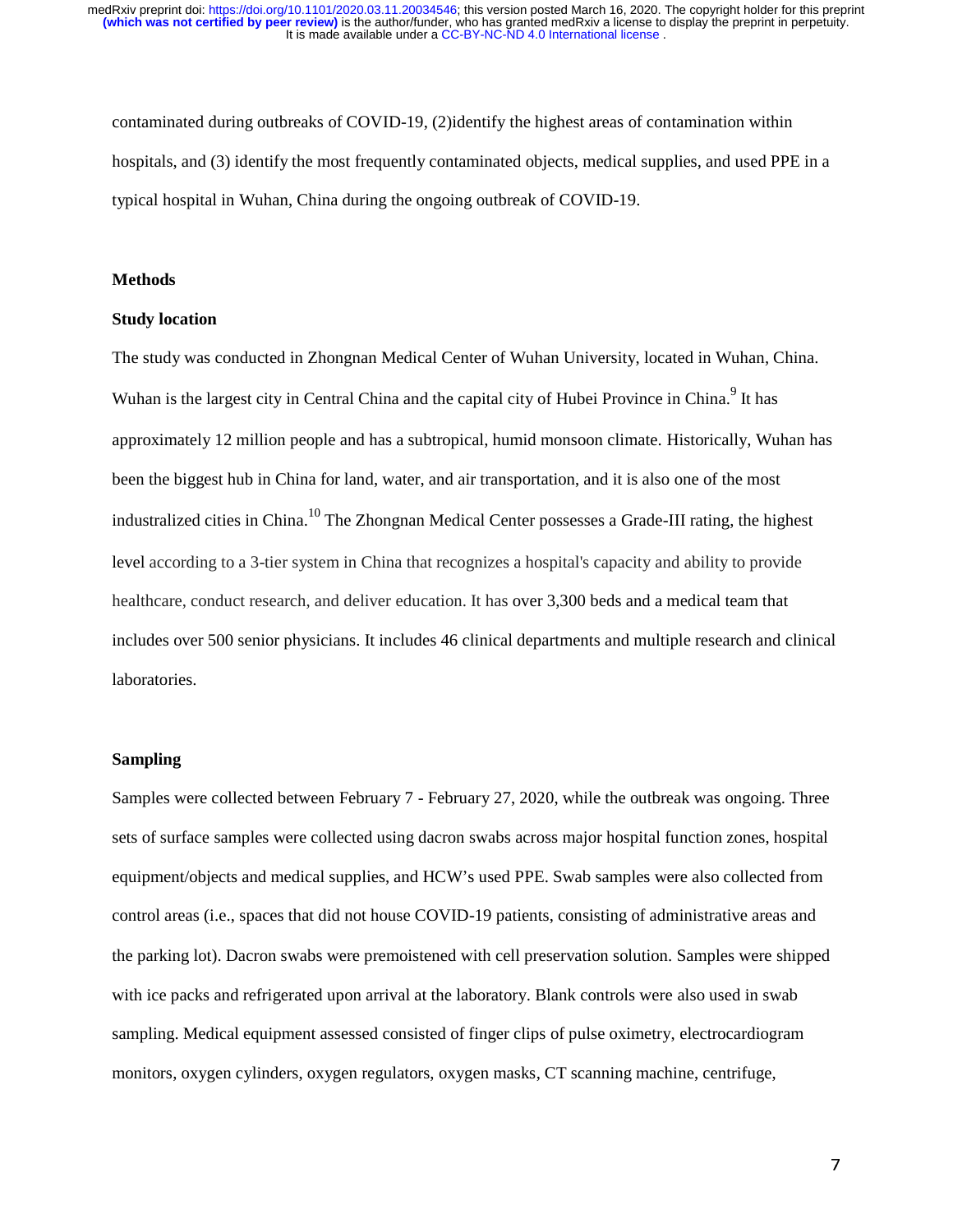biosafety cabinet, and ventilator. Objects in non-medical areas (i.e., public facilities) assessed consisted of elevator buttons, microwave ovens, faucets, handrails, and hair drier. HCW's' used PPE assessed included gloves, eye protection or face shield and hand sanitizer dispensers; samples were collected after the HCW performed their duties with a COVID-19 patient. Hospital areas were classified into contamination zones, based on the percentage of swabs that were positive in that area/object.

## **Reverse Transcription-PCR (RT-PCR)**

Reverse transcription-PCR (RT-PCR) were conducted, using procedures recommended by the Chinese Center for Disease Control and Prevention. Briefly, we used the SARS-CoV-2 nucleic acid detection kits (DAAN Gene Co., Ltd, China) to extract viral RNAs.<sup>11</sup> Two different targets on the SARS-CoV-2 genome were used: the ORF1ab and N genes. The Ct value of the amplification curve was defined as positive if less than 40 and negative if greater than 40. Both positive controls and negative controls were routinely included in each test.

### **Statistical analysis**

The R software (version 3.5.1) was used for all analyses. First, descriptive statistics were conducted. Differences in the positive detection rates of SARS-CoV-2 RNA in the surface swabs between hospital areas, hospital objects and medical supplies, and HCW's used PPE were assessed using Chi-Square tests and/or the Fisher's exact test where appropriate based on cell size. Two-tailed tests were used, and *P*values smaller than 0.05 were considered statistically significant.

#### **Results**

In total, 626 hospital environmental surface swab samples were collected; 13.6% were found to be positive for SARS-CoV-2 (Table 1). There were significant differences in the percentage of positive samples found across different hospital areas  $(P < .01)$ . The most contaminated zones were the intensive care unit (ICU) that specialized in caring for NCP patients (31.9%), the Obstetric Isolation Ward focusing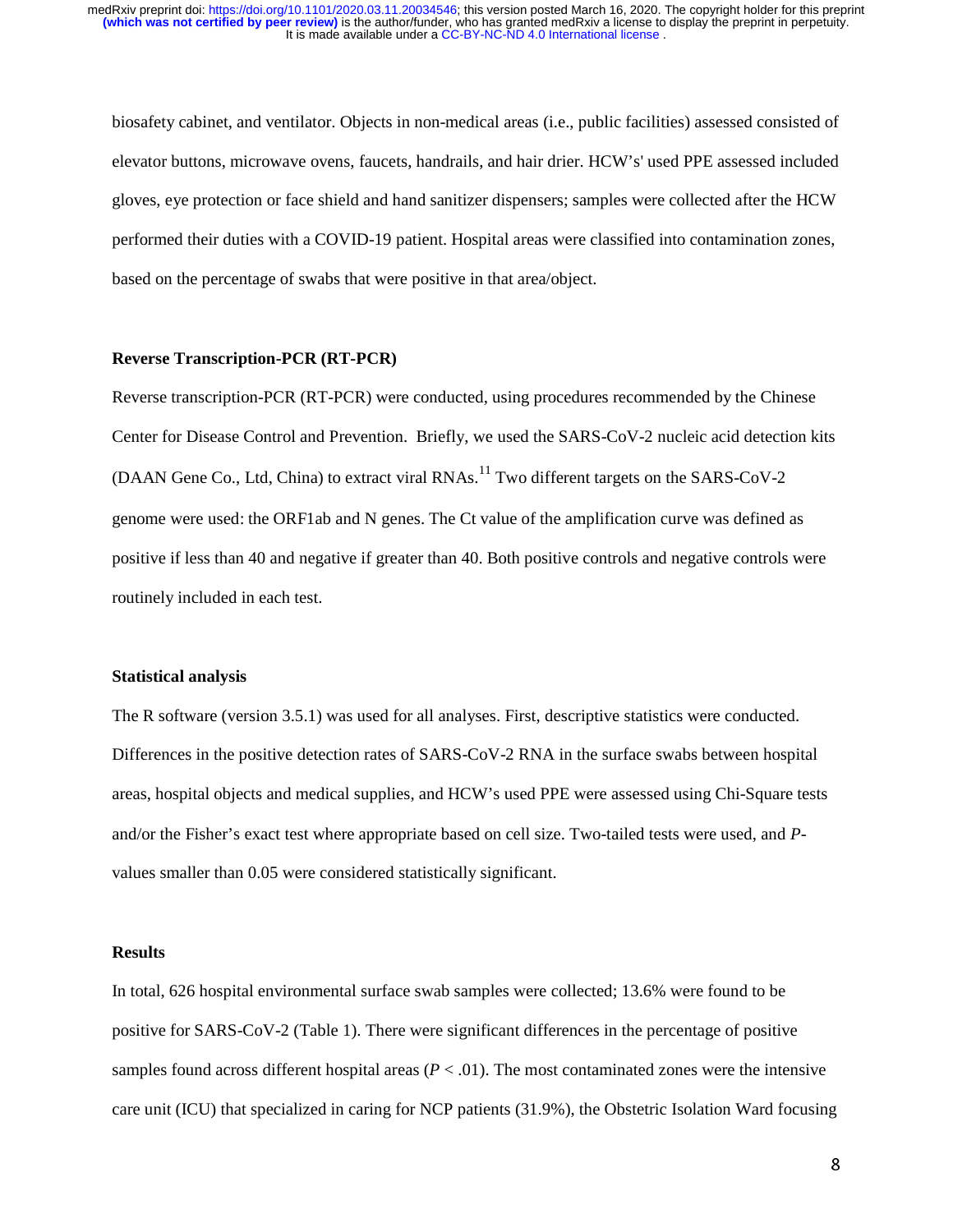their care on pregnant women with NCP (28.1%), and the Isolation Ward for NCP patients (19.6%); these were classified as Contamination Zone III (CZ III). CZ II included the Outpatient Lobby (16.7% positive samples), Emergency Department (12.5%), Office and Preparation Area of the Isolation Ward for NCP patients (12.2%), Obstetric Ward (12.1%), and Clinical Laboratories (11.5%). CZ I included the Fever Clinics (6.5% positive samples), CT Examination Room (5.6%), and General Ward (5.5%). Both the Administrative Area and Parking Lot were classified as CZ 0.

Among all examined commonly used hospital objects and medical equipment, 13.9% were found to be positive for SARS-CoV-2 (Table 2). This included positive samples from self-service printers (20%, it is a machine commonly used in China by patients themselves to print out their examination or test reports in a hospital), desktops (16.8%), doorknobs (16.0%), and telephones (12.5%), medical equipment (12.5%), and public facilities (8%). Only 5.6% of samples collected from walls and floors were positive. The most contaminated objects were self-service printers (20%), desktops/keyboards (16.8%), and doorknobs (16%).

Of the samples collected from HCWs' used PPE (hand sanitizer dispensers, gloves, and eye protector/face shield), 12.9% were positive for SARS-CoV-2 (Table 3). Significant differences were found in the percentage of positive samples across the PPE types  $(P < .01)$ . The highest positive detection rate found was from the hand sanitizer dispensers 20.3%; 15.4% and 1.7% of gloves and eye protection or face shields tested positive, respectively (Table 3).

### **Discussion**

This investigation showed that the hospital environment frequently becomes contaminated when providing care to COVID-19 patients. Contaminated areas/items included patient care areas housing COVID-19 patients, common hospital objects/items, such as self-service printers, desktops, doorknobs, and keyboards, medical equipment, and HCWs' PPE, such as gloves, eye protection, and face shields.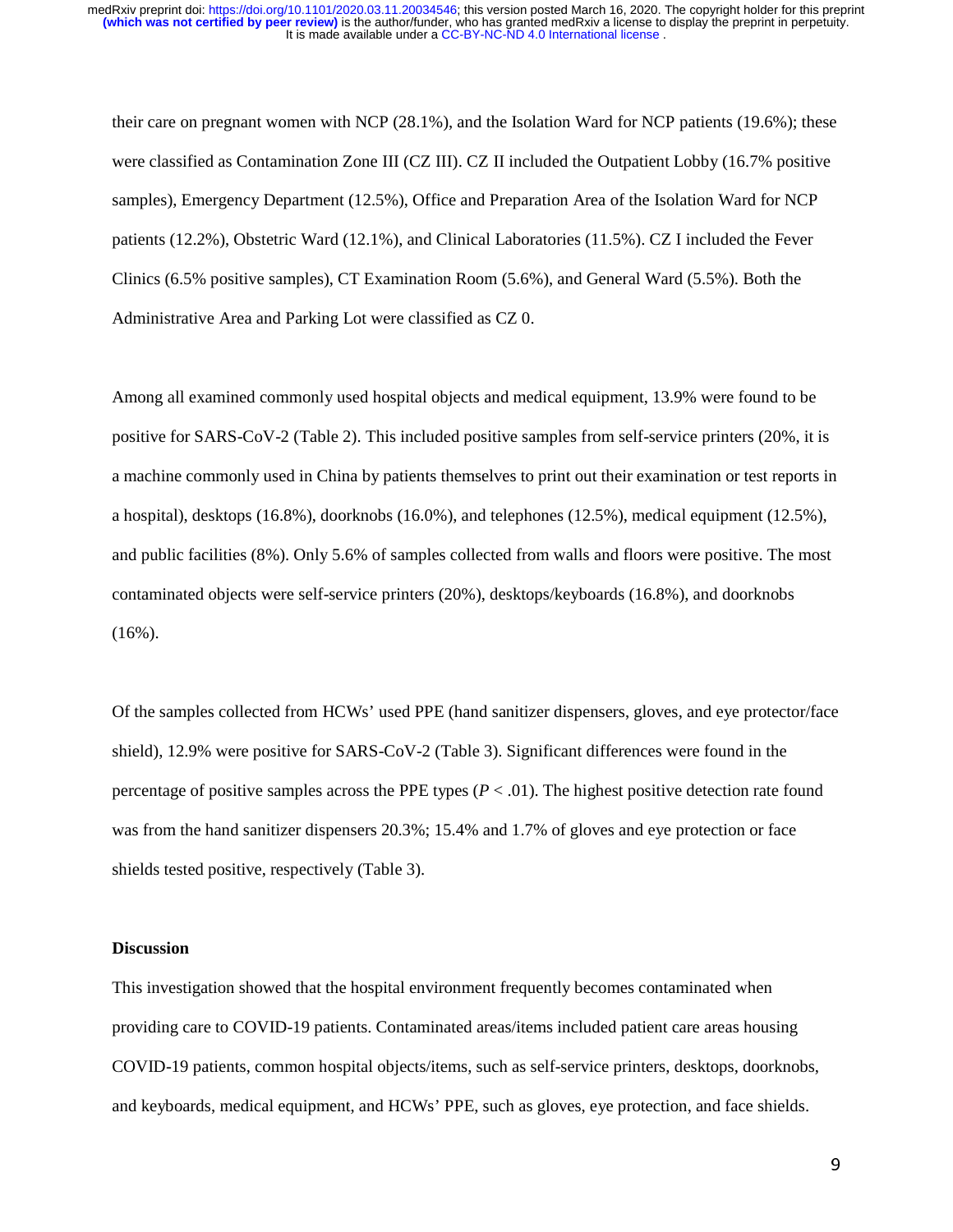These findings suggest that the hospital environment could potentially be a source of virus spread, including among HCWs, patients, and visitors. It is noteworthy that the hospital surface samples were collected from February 7 to February 27, 2020, which was after human-to-human spread of SARS-CoV-2 was identified. It is plausible to assume that the hospital surface contamination would have been more severe before the sampling period, when environmental cleaning protocols were not as extensive and HCWs were not aware of the potential risk of indirect contact spread. HCWs may have unwittingly spread the virus throughout the hospital via contaminated hands, PPE, and equipment. Direct or indirect contact with these potentially highly contaminated surfaces may account for the first wave of patients into the hospital and the early cases of healthcare associated transmission among HCWs and visitors.

The WHO-China Joint Mission on Coronavirus Disease 2019 (COVID-19) Report stated that HCW occupational exposure to SARS-CoV-2 may not play a significant role in transmission, based on the limited cases investigated.<sup>12</sup> However, the data in this study suggests that hospital environmental contamination with SARS-CoV-2 is extensive, which could be an important occupational risk for HCWs. Generally speaking, HCWs have better infection prevention knowledge and practice compared to general populations. Despite this, 2,055 infected HCWs have been confirmed from healthcare facilities across China by February 20, 2020. These exposures may have been related to multiple factors. Hospitals were providing care to COVID-19 patients for over a month before human-to-human spread was formally identified as one important transmission mode on January 20, 2020. During this time, widespread hospital contamination from SARS-CoV-2 could have led to occupational exposure for HCWs working in the hospital setting on a daily basis. Immediately after recognizing that SARS-CoV-2 was spreading through human-to-human, the hospital became overcrowded by a massive patient surge. This sudden, unusually high demand for medical care far exceeded the hospital's capacity. Hospital waiting time extended to hours and families commonly had to seek care at multiple facilities before they could be seen. This increased the time before infected individuals were identified and placed into isolation, which could have contributed to healthcare-associated disease transmission. In addition, during the early stages of the

10 million and the control of the control of the control of the control of the control of the control of the c<br>10 million and the control of the control of the control of the control of the control of the control of the c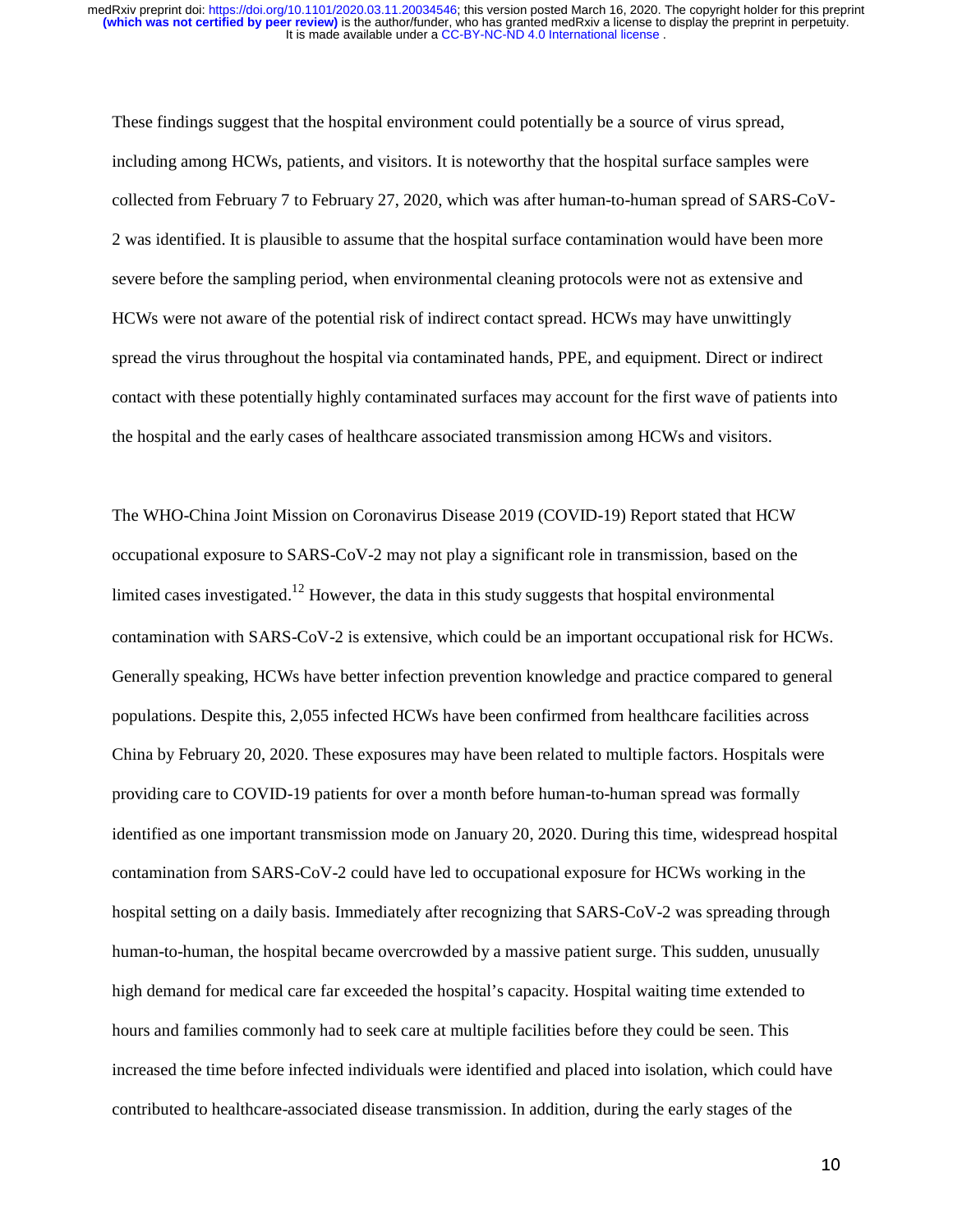outbreak, HCWs did not always follow standard infection prevention measures due to a lack of medical supplies, especially in areas not designated as infection-specific units. For example, critical infection prevention measures, such as wearing respiratory and eye protection, gowns, and gloves, were not instituted for HCWs in non-infection units. Furthermore, the study hospital experienced a sudden transition from a comprehensive medical center to a focused care center for COVID-I9 infected and confirmed patients in order to respond to the patient surge. This transition occurred in a matter of days. The majority of HCWs in the hospital had no direct experience with this type of outbreak, and a significant proportion HCWs in non-infection units did not receive infection prevention training during the outbreak. These sudden changes may have led to higher exposure to SARS-CoV-2 for HCWs as well as causing massive hospital surface contamination fromSARS-CoV-2.

In this study, the most contaminated hospital zones included the ICU that specialized in caring for COVID-I9 patients, the Obstetric Isolation Ward only taking care of pregnant women with COVID-I9 infection, and the Isolation Ward for COVID-I9 patients. It was surprising to observe the highest positive detection rate of SARS-CoV-2 in the isolation ward for pregnant women diagnosed with COVID-I9. In China, it is a custom for multiple family members and friends to visit pregnant women around the time of delivery and the average hospitalization for pregnant women giving birth usually lasts more than five days. Isolation of pregnant women and new mothers during hospitalization has been challenging and often impossible. Family members and friends infected with or carrying SARS-CoV-2 could have contaminated the obstetric isolation ward during their visits. This finding emphasizes the need for strict isolation practices that should be implemented rapidly. In addition, pregnant women and neonates are highly susceptible populations. They are more sensitive to the chemicals released by the internal infection control processes. It is, therefore, a standardize procedure to lessen the intensity and to reduce frequency of the internal infection control processes in the department, which may have led to the high positive detection rates discovered from our study. It was not surprising that the Fever Clinic had a low positive detection rate for SARS-CoV-2 (6.5%). Early on, the Fever Clinic was relocated to a semi-open area,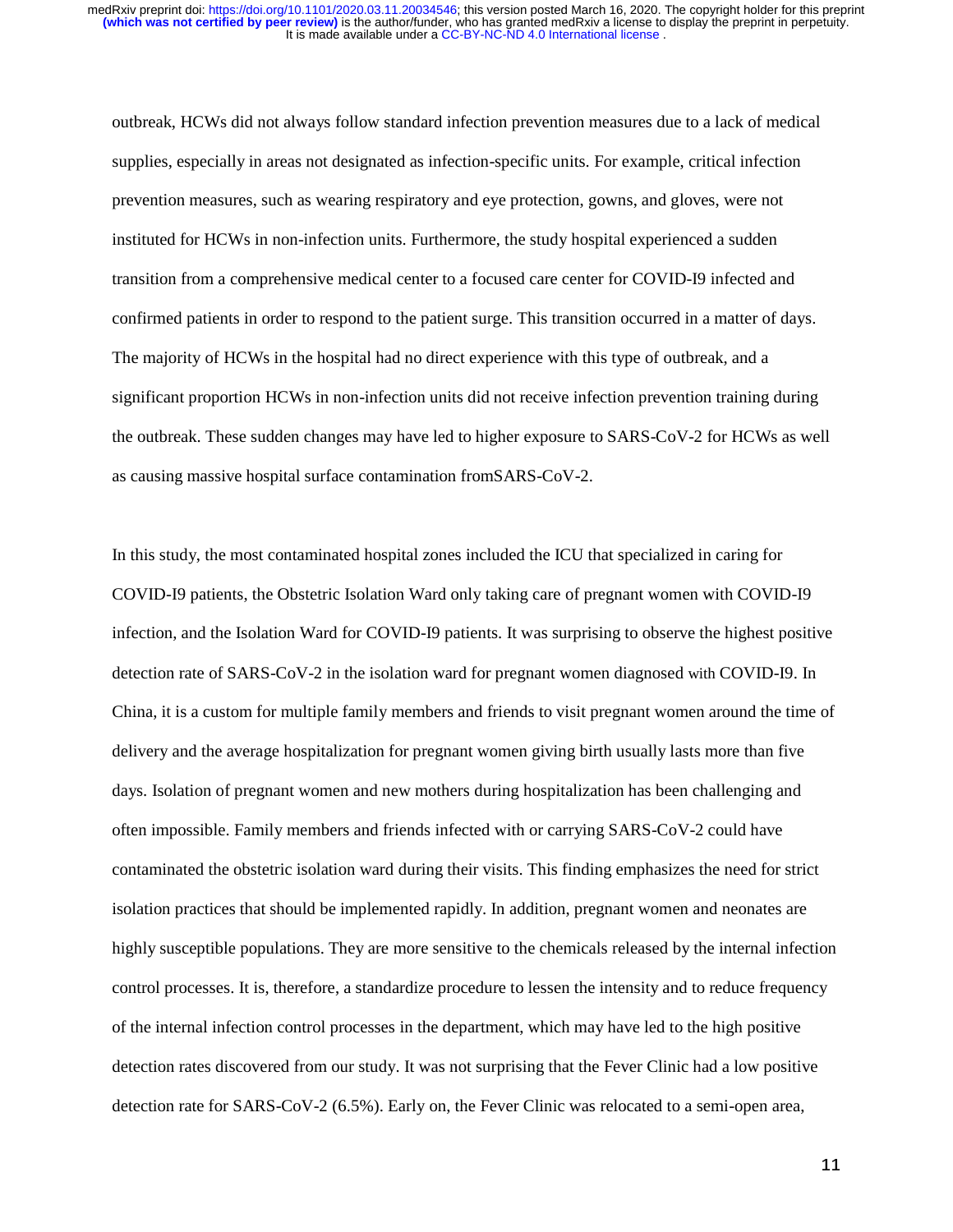which was well-ventilated. In addition, unlike the obstetric isolation ward, strict infection prevention measures were instituted in the Fever Clinic. These practices likely led to the low positive detection rate.

It is notable that both hand sanitizer dispensers and HCWs' used gloves possessed the highest positive detection rate of SARS-CoV-2 compared to eye protection or face shields. Gloves would become contaminated by touching infected patients and/or contaminated surfaces in the hospital. Eye protection and face shields would likely become contaminated by infected patients' respiratory droplets or infectious aerosols (if produced by COVID-19), or by the HCWs' own hands during donning or doffing. This study's data supports the idea that contaminated gloves or hands may be a possible exposure route for SARS-CoV-2. Patients and visitors usually do not wear gloves in hospital settings. Contaminated hands and surfaces could potentially lead to SARS-CoV-2 exposure. Hospitals should emphasize the critical role of hand hygiene as a way to prevent SARS-CoV-2 infection.

## **Limitations**

This study has several limitations. SARS-CoV-2 culture samples were not collected; thus, exact bioburden levels were unable to be determined. No air samples were collected during the investigation. This study focused on hospital surface contamination of SARS-CoV-2 RNAs as a surrogate of exposure to SARS-CoV-2. We were limited in our ability to characterize other exposure factors, such as other exposure routes, frequencies, and duration. A lack of resources also meant that we were unable to conduct a comprehensive exposure study for the HCWs working in the hospital in the midst of the ongoing outbreak.

## **Conclusions**

Many environmental surfaces were contaminated with COIVD-19 RNA across the hospital in various patient care areas, commonly used objects, medical equipment, and PPE. The contamination could be caused by viral shedding from infected patients and/or indirect contact by HCWs, patients, and visitors.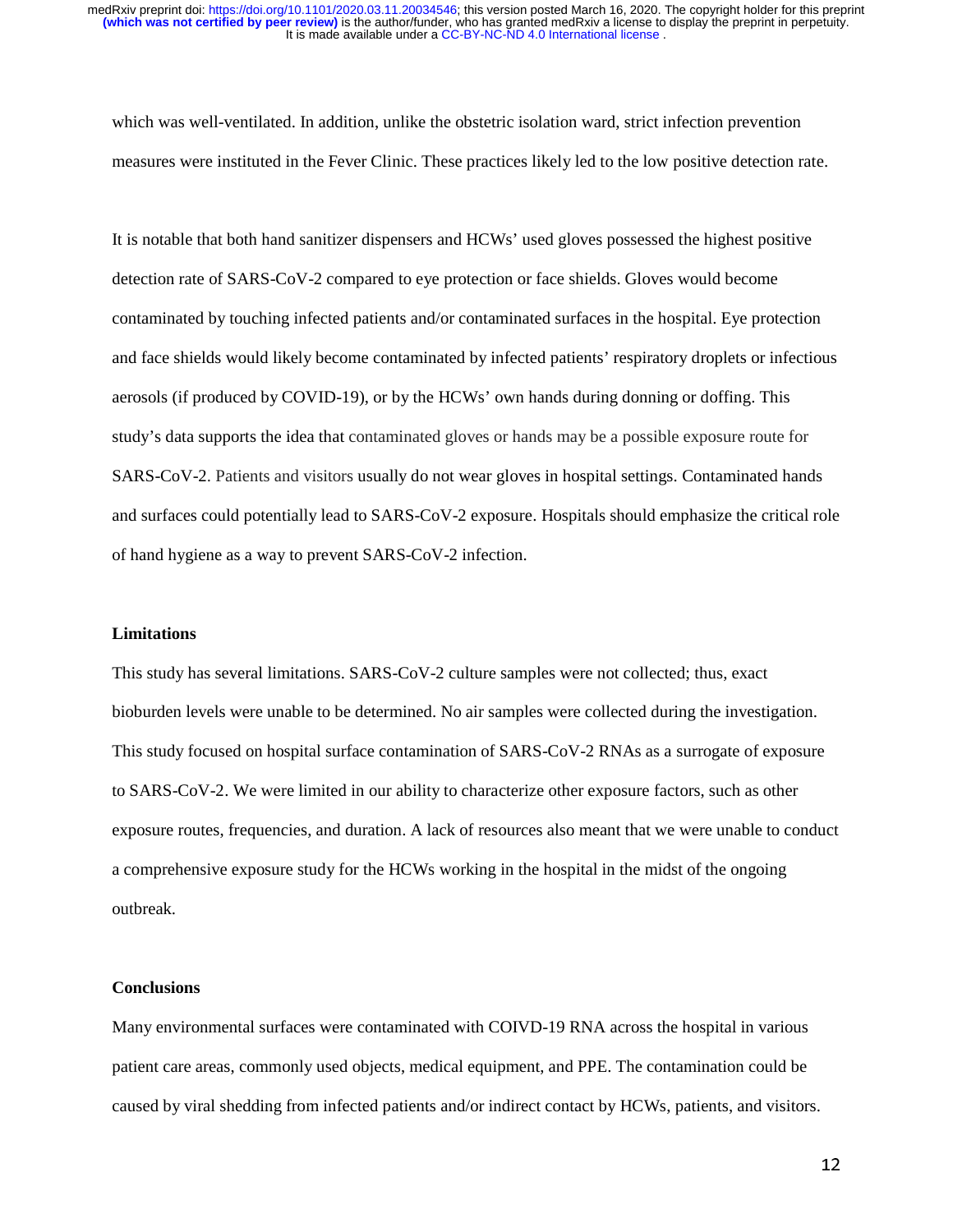These findings emphasize the need to ensure adequate environmental cleaning, strengthen infection prevention training, and improve infection prevention precautions among HCWs during the outbreak of COVID-19.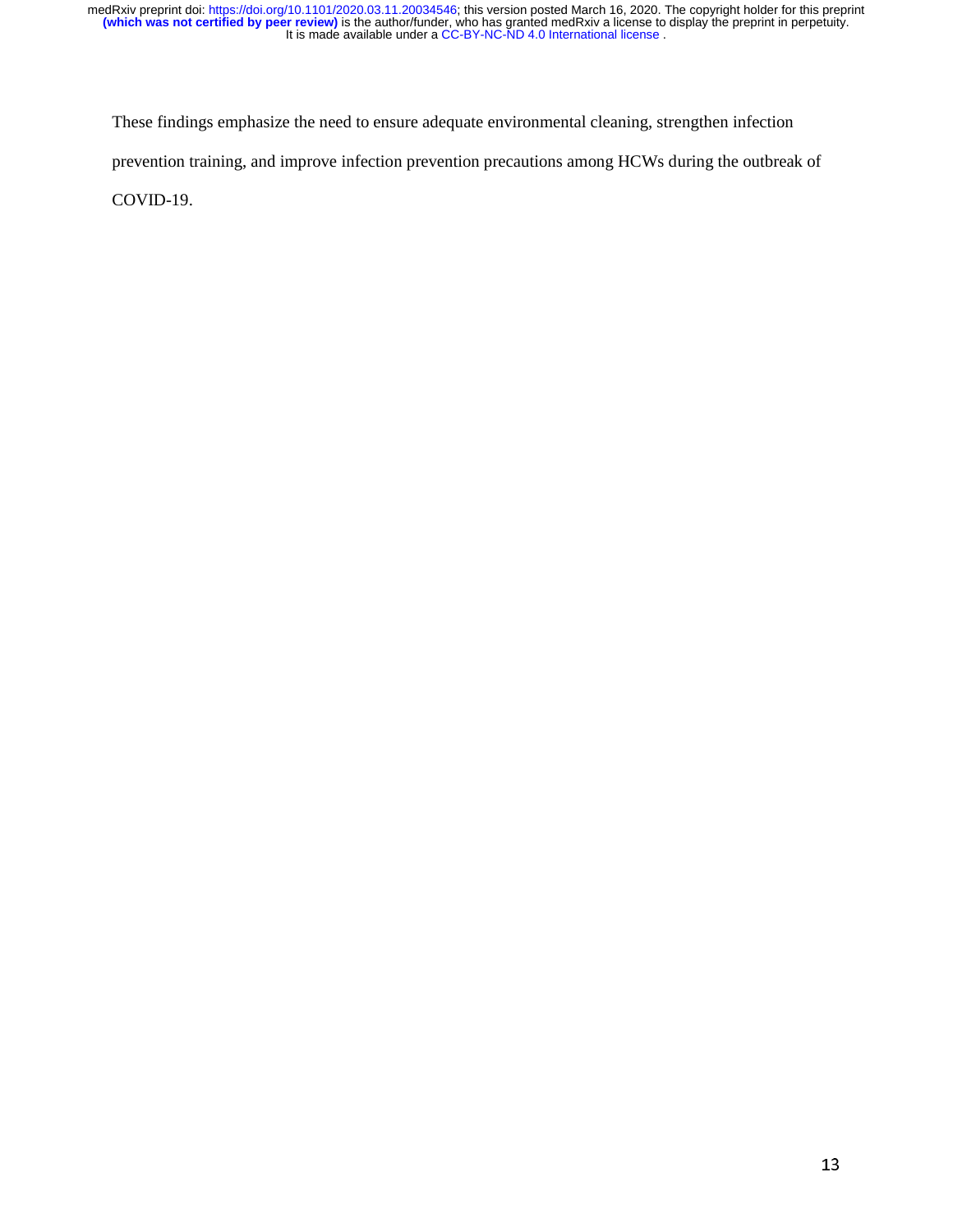## **ARTICLE INFORMATION**

## **Author Affiliations**

Center for Evidence-Based and Translational Medicine, Department of Urology, Zhongnan Hospital of Wuhan University, Leishenshan Hospital (Wang);Department of Laboratory Medicine, Zhongnan Hospital of Wuhan University (Ye, Chen, Wang, Zeng, Wang, Li, Wang); Department of Epidemiology and Biostatistics, College for Public Health & Social Justice, Saint Louis University (Qian and Rebmann); Department of Epidemiology, School of Public Health, Sun Yat-sen University (Lin and Zhang); Department of Medical Administration, Zhongnan Hospital of Wuhan University (Pan);Department of Nosocomial Infection, Zhongnan Hospital of Wuhan university (Wang); Department of Urology, Zhongnan Hospital of Wuhan University (Yang)

## **Author Contributions**

Ye, Wang had roles in the study design, clinical management, data collection, data analysis, data interpretation, literature search, and writing of the manuscript. Wang, Qian had roles in the study design, clinical management, data analysis, data interpretation, literature search, and writing of the manuscript. Lin, Rebmann had roles in the data analysis, data interpretation, literature search, and writing of the manuscript. Chen, Wang, Zeng, Wang had roles in data collection, data analyses, literature search, and intensive manuscript revision. Li, Pang, Yang, Wang had roles in the clinical management, data collection, data analysis. All authors reviewed and approved the final version of the manuscript.

#### **Conflict of Interest Disclosures**

There is no reported conflict of interest from each of authors.

## **Acknowledgements**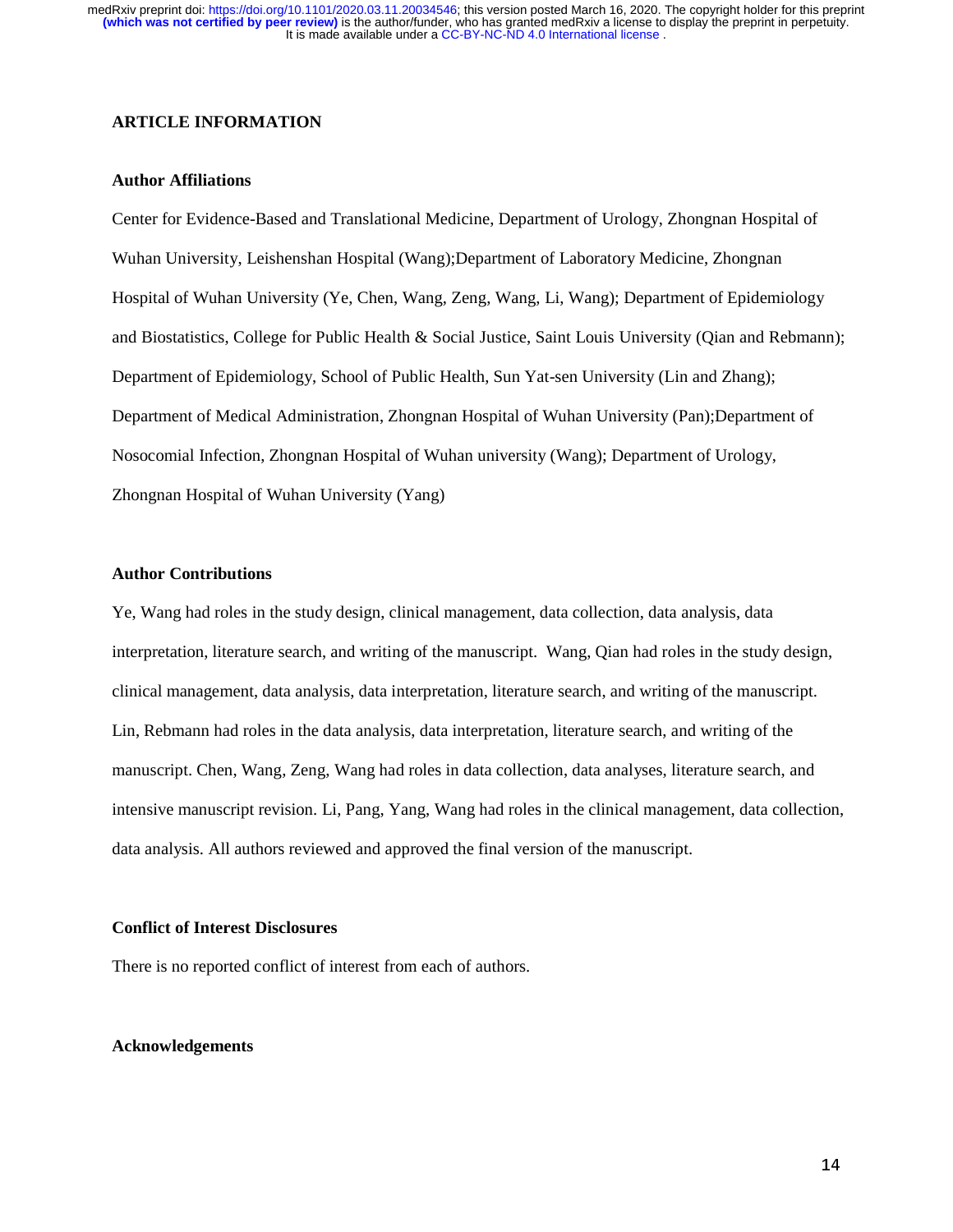We wanted to express our highest appreciation to our staff who risked their lives collecting the large number of samples needed to conduct this study. We also thank the nurses and doctors in Zhongnan Medical Center for their support and assistance for collecting the samples.

## **Funding/Support**

The investigation was supported by the Emergency Science and Technology Project of 2019, Novel Coronavirus Pneumonia from Science and Technology Department of Hubei Province (2020FCA008)

## **Role of the Funder/Sponsor**

The Science and Technology Department of Hubei Province had no role in each part of the investigation, including the study design; collection, management, analysis, and interpretation of the data; development of the manuscript; and decision to submit the manuscript for publication.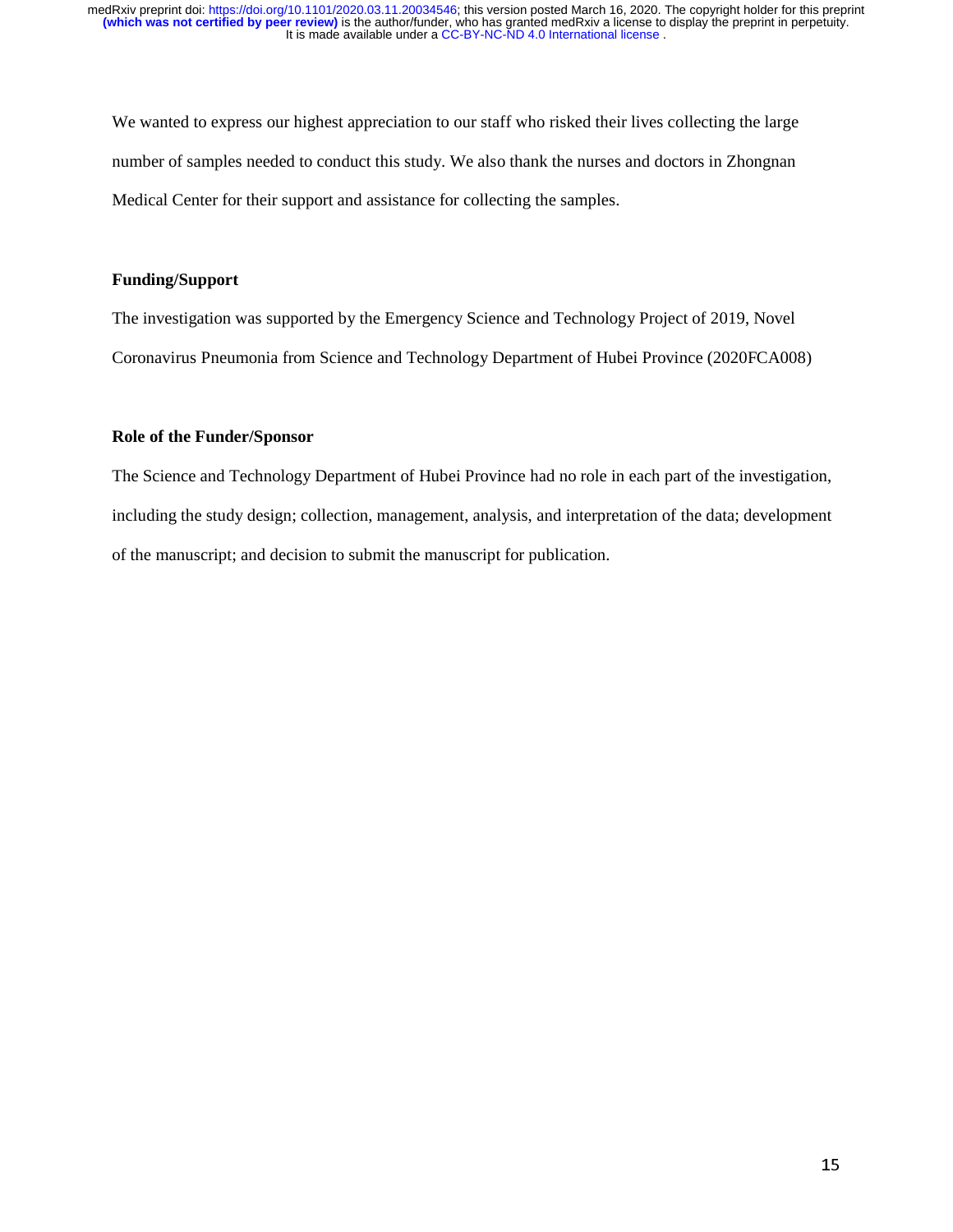# **References**

- 1. Feng ZJ, Li Q, Zhang YP. The Novel Coronaries Pneumonia Emergency Response Epidemiology Team. The epidemiological characteristics of an outbreak of 2019 novel coronavirus diseases (COVID-19) – China, 2020. *China CDC Weekly.* 2020;2(8):113-122.
- 2. Special Expert Group for Control of the Epidemic of Novel Coronavirus Pneumonia of the Chinese Preventive Medicine Association. An update on the epidemiological characteristics of novel coronavirus pneumonia (COVID-19). *Zhonghua liu xing bing xue za zhi = Zhonghua liuxingbingxue zazhi.* Feb 14 2020;41(2):139-144.
- 3. Huang C, Wang Y, Li X, et al. Clinical features of patients infected with 2019 novel coronavirus in Wuhan, China. *The Lancet.* 2020;DOI:https://doi.org/10.1016/S0140- 6736(20)30183-5.
- 4. World Health Organization. Coronavirus disease 2019 (COVID-19) Situation Report -37. Access on March 4, 2020: https://www.who.int/docs/defaultsource/coronaviruse/situation-reports/20200226-sitrep-37-covid-19.pdf. 2020.
- 5. Li Q, Guan X, Wu P, et al. Early Transmission Dynamics in Wuhan, China, of Novel Coronavirus–Infected Pneumonia. *New England Journal of Medicine.* 2020;DOI: 10.1056/NEJMoa2001316.
- 6. Guan WJ, Ni ZY, Hu Y, et al. Clinical Characteristics of Coronavirus Disease 2019 in China. *N. Engl. J. Med.* Feb 28 2020;doi: 10.1056/NEJMoa2002032.
- 7. Jiang Y, Wang H, Chen Y, et al. Clinical Data on Hospital Environmental Hygiene Monitoring and Medical Staffs Protection during the Coronavirus Disease 2019 Outbreak. *medRxiv.* 2020:2020.2002.2025.20028043.
- 8. Ong SWX, Tan YK, Chia PY, et al. Air, Surface Environmental, and Personal Protective Equipment Contamination by Severe Acute Respiratory Syndrome Coronavirus 2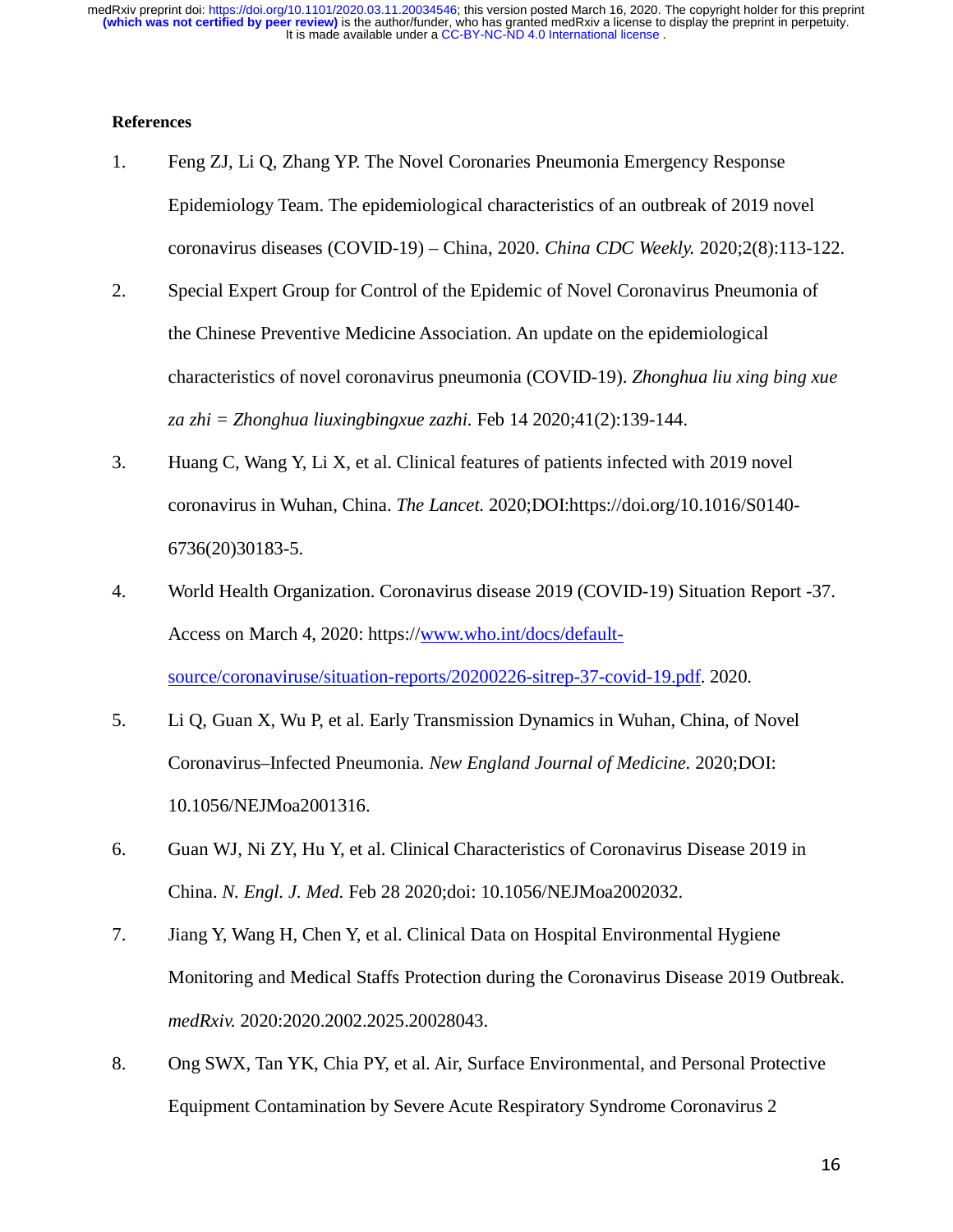(SARS-CoV-2) From a Symptomatic Patient. *JAMA.* 2020;doi:10.1001/jama.2020.3227.

- 9. Qian Z, Liang S, Yang S, et al. Ambient air pollution and preterm birth: a prospective birth cohort study in Wuhan, China. *International Journal of Hygiene and Environmental Health.* 2016;219(2):195-203.
- 10. Qian Z, He Q, Lin H-M, et al. High temperatures enhanced acute mortality effects of ambient particle pollution in the" oven" city of Wuhan, China. *Environmental health perspectives.* 2008;116(9):1172.
- 11. Lan L, Xu D, Ye G, et al. Positive RT-PCR Test Results in Patients Recovered From COVID-19. *JAMA.* 2020;doi:10.1001/jama.2020.1585.
- 12. World Health Organization. Report of the WHO-China Joint Mission on Coronavirus Disease 2019 (COVID-19), February 2020. 2020.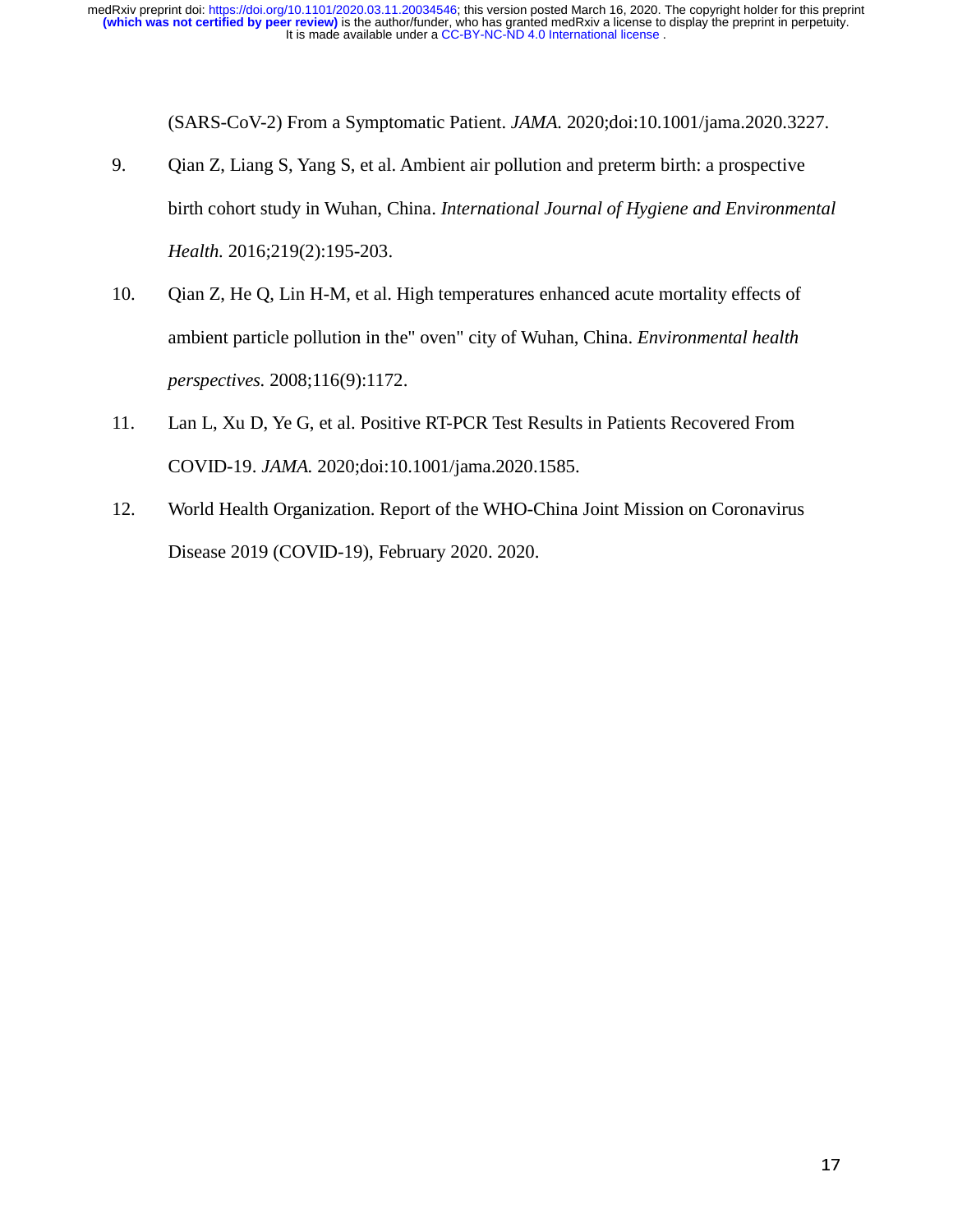| <b>Hospital Function Zone</b>                                       | Total Number, No. | Positive Number, No. (%) | $P$ value |
|---------------------------------------------------------------------|-------------------|--------------------------|-----------|
| Total                                                               | 626               | 85 (13.6)                |           |
| Contamination Zone III (High Positive Detection<br>Rate $>18\%$     |                   |                          |           |
| ICU <sup>a</sup>                                                    | 69                | 22(31.9)                 |           |
| Obstetric Isolation Ward for NCP <sup>b</sup>                       | 32                | 9(28.1)                  |           |
| Isolation Ward c                                                    | 56                | 11(19.6)                 |           |
| Contamination Zone II (Middle Positive Detection<br>Rate), 9% - 18% |                   |                          |           |
| <b>Outpatient Lobby</b>                                             | 30                | 5(16.7)                  |           |
| <b>Emergency Department</b>                                         | 80                | 10(12.5)                 |           |
| Office and Preparation Area of the Isolation Ward<br>for NCP        | 41                | 5(12.2)                  | P < .001  |
| Obstetric Ward                                                      | 33                | 4(12.1)                  |           |
| <b>Clinical Laboratories</b>                                        | 96                | 11(11.5)                 |           |
| Contamination Zone I (Low Positive Detection Rate)<br>$<9\%$        |                   |                          |           |
| Fever Clinic                                                        | 46                | 3(6.5)                   |           |
| <b>CT Examination Room</b>                                          | 36                | 2(5.6)                   |           |
| General Ward                                                        | 55                | 3(5.5)                   |           |
| Contamination Zone 0 (Positive Detection Rate) = $0$                |                   |                          |           |
| Administration Area                                                 | 42                | 0(0)                     |           |
| Parking Lot                                                         | 10                | 0(0)                     |           |

|  |  | Table 1. Percentage of Positive Hospital Environmental Samples for SARS-CoV-2 RNAs |
|--|--|------------------------------------------------------------------------------------|
|  |  |                                                                                    |

<sup>a</sup> The intensive care unit for NCP only.

<sup>b</sup> The ward for the pregnant women who were diagnosed novel coronavirus pneumonia (NCP).

<sup>c</sup> The isolation ward specialized in caring for NCP patients.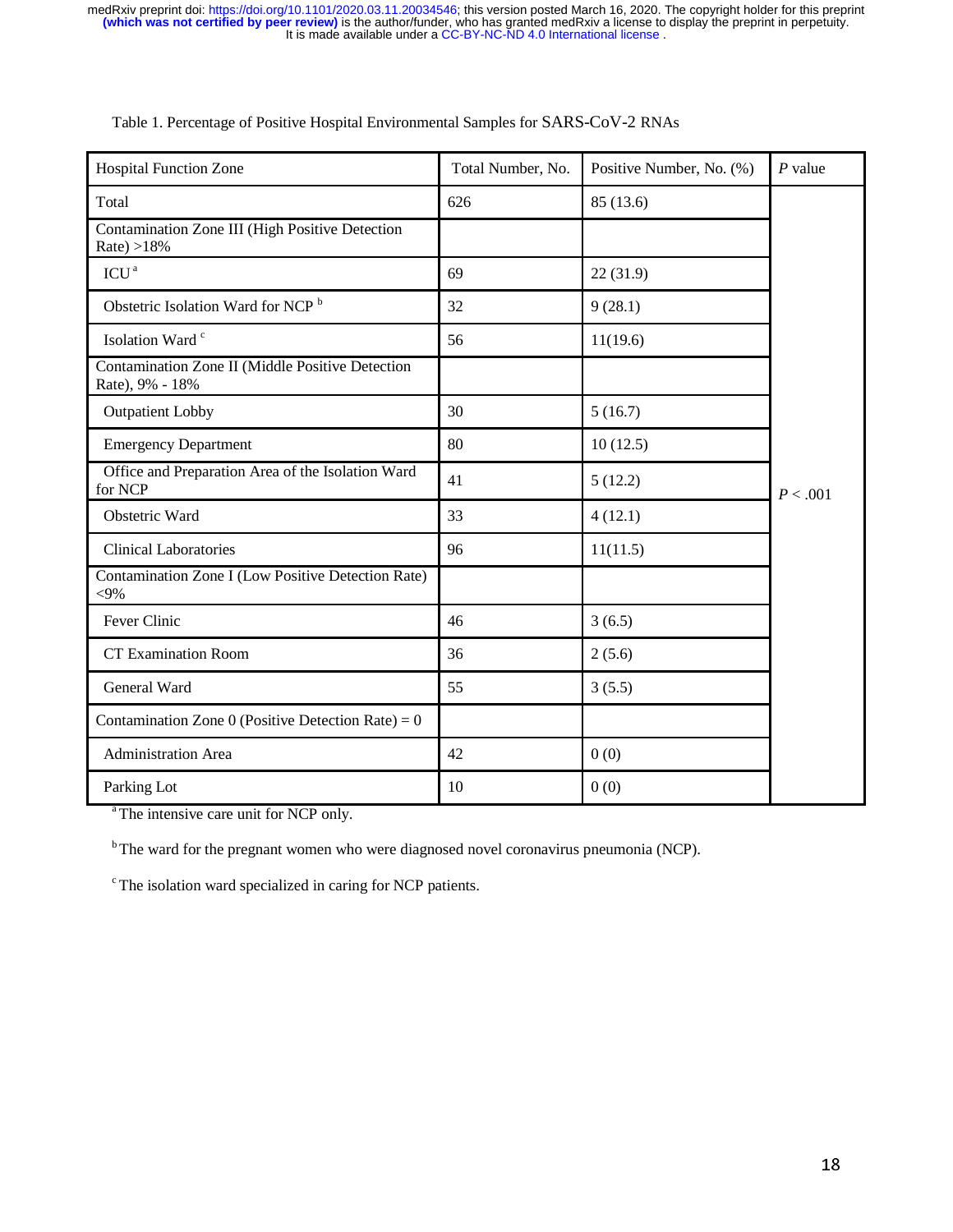| <b>Hospital Objects</b>                                           | Total Number,<br>No. | Positive Number,<br>No. $(\%)$ | $P$ value |
|-------------------------------------------------------------------|----------------------|--------------------------------|-----------|
| Total                                                             | 431                  | 60(13.9)                       |           |
| Contamination Level II (High Positive Detection<br>Rate $) > 10%$ |                      |                                |           |
| Self-service printer <sup>a</sup>                                 | 10                   | 2(20.0)                        |           |
| Table top/keyboard                                                | 173                  | 29(16.8)                       |           |
| Doorknob                                                          | 75                   | 12(16.0)                       |           |
| Telephone                                                         | 56                   | 7(12.5)                        | P < .05   |
| Medical equipment <sup>b</sup>                                    | 48                   | 6(12.5)                        |           |
| Contamination Level I (Low Positive Detection<br>Rate $)$ < 10%   |                      |                                |           |
| Public facilities <sup>c</sup>                                    | 25                   | 2(8.0)                         |           |
| Wall/floor                                                        | 18                   | 1(5.6)                         |           |
| Others <sup>d</sup>                                               | 26                   | 1(3.9)                         |           |

Table 2. Percentage of Positive Hospital Object Samples for SARS-CoV-2 RNAs

<sup>a</sup> A machine commonly used in China by patients themselves to print out their examination or test reports in a

hospital.

<sup>b</sup> Medical equipment including: finger clips of pulse oximetry, electrocardiogram monitors, oxygen cylinders,

oxygen regulators, oxygen masks, CT scanning machine, centrifuge, biosafety cabinet, and ventilator.

<sup>c</sup> Public facilities including: elevator buttons, microwave ovens, faucets, handrails, and hair drier.

<sup>d</sup> Others including: out-patient clinic triage stations and wards.